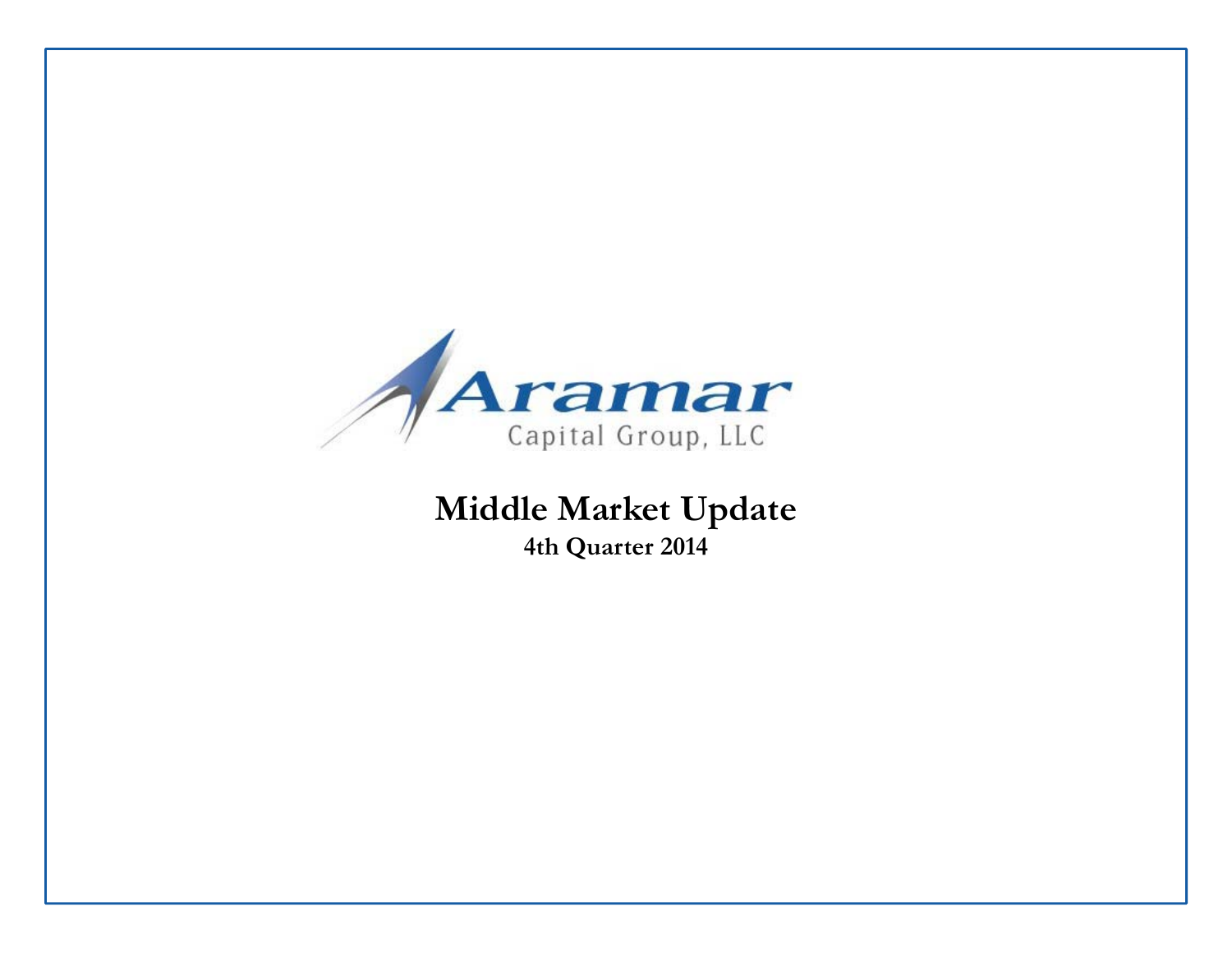

- ■ Real GDP grew 2.6% in Q4 2014, a decrease from the 5.0% increase in Q3 2014 and short of the consensus estimate of 3.0%<sup>1</sup>
- ■ The deceleration in real GDP growth primarily reflected an upturn in imports, <sup>a</sup> downturn in federal government spending, and <sup>a</sup>
	- **Performance CONSTREET SPENDING SET OF THE CONSUMINDENT SPENDING SURFACE SET OF THE CONSUMING SET OF THE CONSUMING SURFACE 2014, in contrast to a decrease of 0.9% in Q3 2014** ― Real imports of goods and services increased 8.9% in Q4 2014, in contrast to a decrease of 0.9% in Q3 2014
	- Real federal spending shrunk 7.5% in the Q4 2014, a sharp turnaround from the 9.9% growth in Q3 2014
	- ― Real nonresidential fixed investment advanced 1.9% during Q4 2014, as compared with an 8.9% bump in Q3 2014

### **Consumer Spending**

- ■ The growth in consumer spending, which fuels roughly two-thirds of the economy accelerated from Q3 2014 to Q4 2014 supported by momentum in consumer confidence and a strong holiday season<sup>1</sup>
	- Real personal consumption expenditures grew 4.3% in Q4 2014, faster than the 3.2% recorded in Q3 2014

### **Outlook for Early 2015**

- ■■ Boosted by a strengthening job market and lower oil prices, U.S. GDP is projected to grow 3.2% in 2015, the fastest pace since 2005<sup>2</sup>
	- Consumers thus far have shown caution with their newfound gas savings, with surveys showing roughly half of the savings being set aside, 25% being used to pay down debt, and the remainder being spent on small purchases $^3$
	- The U.S. will face headwinds this year from vulnerable overseas economies like China and Russia, exacerbated by a vastly diminished ability of the U.S. to positively influence the global economy, as our nation accounted for only 22.0% of global GDP and 13.0% of global imports, down from 32.0% in 2002 and 16.0% in 2005, respectively4

# *1. U.S. Bureau of Economic Analysis 2. PricewaterhouseCoopers LLC 3. Visa Inc.*



*4. World Bank*

*7. U.S. Department of the Treasury 8. U.S. Federal Reserve*

### **Real GDP Growth Since 2007 GDP**



*Source: Bureau of Economic Analysis.*

### **Employment**

■ In January, the civilian labor force expanded by 703,000, and the labor force participation rate rose from 62.7% to 62.9%, which drove the unemployment rate's slight uptick from 5.6% to 5.7%<sup>5</sup>

### **U.S. Treasury Securities**

■ The Treasury yield curve flattened significantly in Q4 2014, with longer-term rates driven down by lower inflation expectations and shorter-term rates depressed by a growing anticipation that the Federal Reserve will hike rates in mid-20156

|                                                         | Q1 2014 <sup>7</sup> | O <sub>2</sub> 2014 <sup>7</sup> | O3 2014 <sup>7</sup> | Q4 20147 |
|---------------------------------------------------------|----------------------|----------------------------------|----------------------|----------|
| 5-year Treasury Note                                    | $1.7\%$              | $1.6\%$                          | $1.8\%$              | $1.7\%$  |
| 10-year Treasury Note                                   | $2.7\%$              | $2.5\%$                          | $2.5\%$              | $2.2\%$  |
| 30-year Treasury Note                                   | $3.6\%$              | $3.4\%$                          | $3.2\%$              | $2.8\%$  |
| 10-year Treasury Inflation<br>Protected Security (TIPS) | $0.6\%$              | $0.3\%$                          | $0.6\%$              | $0.5\%$  |

### **Federal Reserve**

■ Amid low inflation readings of 0.8% in December and expectations of <sup>a</sup> further decline, the FOMC reaffirmed in January that the target range for the federal funds rate of  $0.0\%$  to  $0.3\%$  was appropriate<sup>8</sup>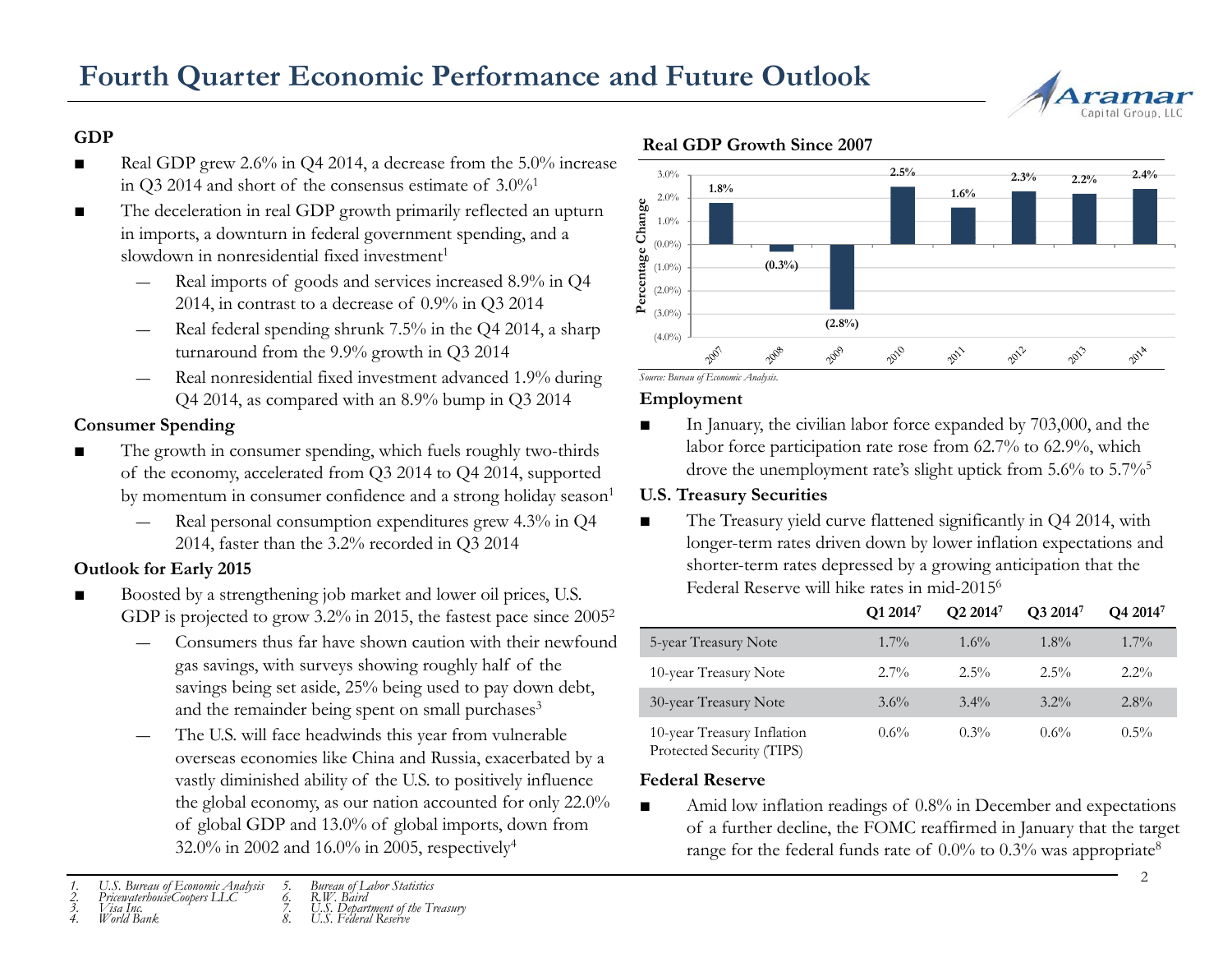## **Mergers and Acquisitions and Private Equity**

- ■ The aggregate global mergers and acquisitions (M&A) transaction value of \$787.8B in Q4 2014 made 2014 (\$3,230.0B) the thirdhighest year on record after 2006 and 2007<sup>1</sup>
- ■The U.S. contributed 48.0% of the global deal value<sup>1</sup>
	- $-$  U.S. M&A transactions in 2014 ended with 5,591 deals and  $\epsilon_1$  400 \$1,514.0B, the top value since 2007
	- H2 2014 closed with 2,697 transactions worth \$808.7B, representing a 6.8% decrease in volume, but a 14.6% increase in value as compared with H1 2014, and up 10.0% and 38.2% in volume and value, respectively, from H2 2013  $\frac{1}{20}$  100
	- ― The average U.S. deal value during 2014 was \$271.0M, also the highest since the most recent financial crisis and up 25.8% from 2013
- ■ Because of corporations' ability to pay higher prices for targets based on synergies and use stock, rather than cash, as consideration, acquisitions by private equity (PE) firms of public companies accounted for only 15.2% of global leveraged buyouts through November 2014, the lowest level in at least a decade and down from 60.5% in 2007<sup>2</sup>

#### **U.S. M&A Activit y**



*Source: FactSet U.S. Flashwire January Report.* 



02010 2011 2012 2013 2014*Source: PitchBook.*■ U.S. PE exits totaled 904 deals valued at an all-time high of \$240.9B, up 36.9% in value and 9.8% in volume over 20133 ■ Sustained elevated valuations in the public equity markets and intense competition among PE firms for a select group of attractive opportunities have kept purchase prices high3,4

- The median enterprise value to EBITDA remained relatively high at 8.9x through Q4 2014, about the same as the previous quarter's trailing 12-month median
- Add-on acquisition activity continues to climb as a relative share of total PE investing activity, as PE firms continue looking to M&A as a key growth driver for their portfolio companies<sup>3</sup>
	- Add-on deals accounted for 60.0% of all PE investments in 2014, up from 58.0% in 2013 and 53.0% in 2012
- Sitting on \$1.2T in global unspent capital and under pressure from investors demanding steady dealmaking, PE firms increasingly have turned to investing growth equity in smaller companies<sup>5</sup>

**U.S. Private Equity Deal Flow**





4. These multiples reflect prices paid for mainly public companies and do not account for smaller private company transactions (for<br>which there typically are no publicly available data) that tend to change hands at much lo

■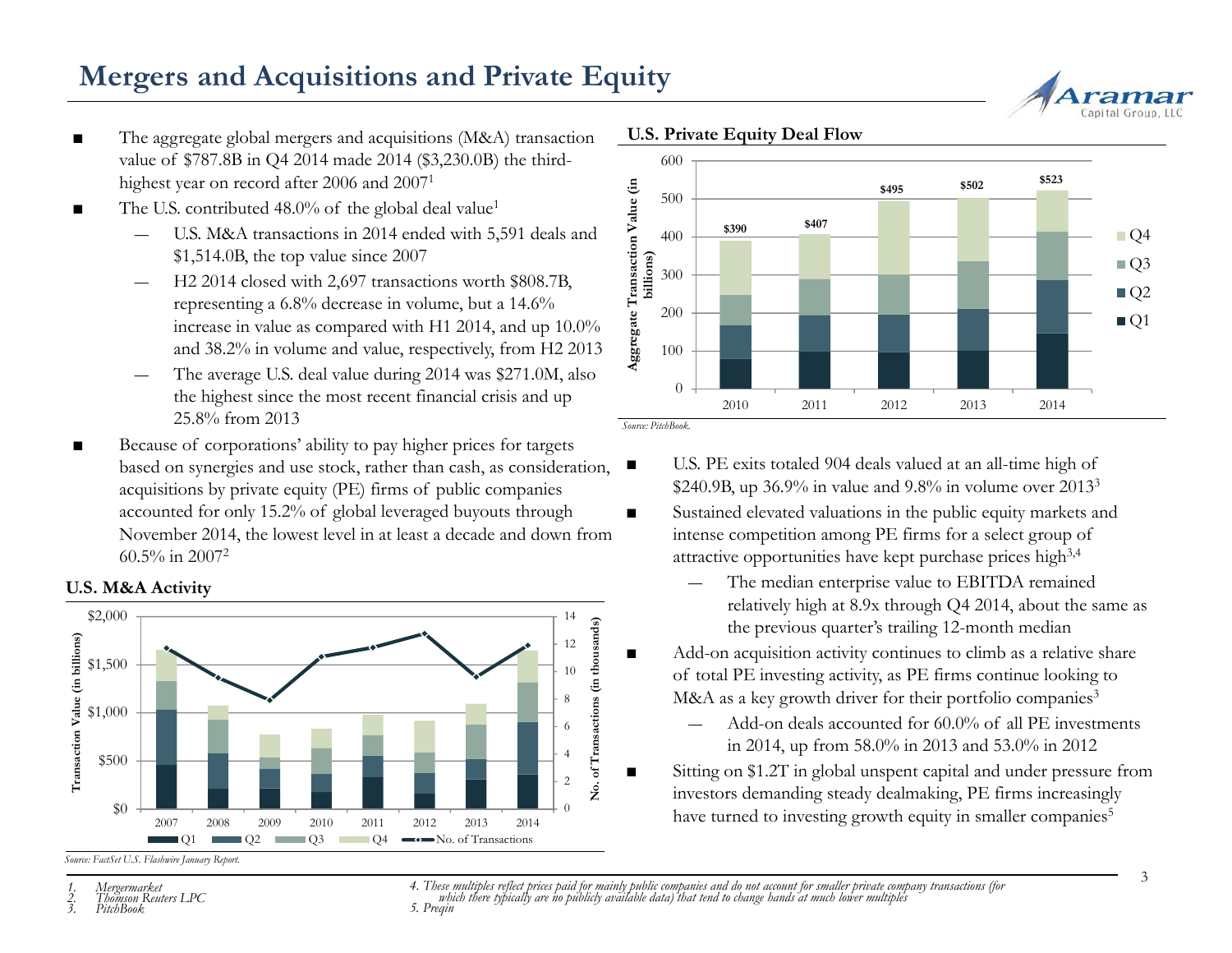### **Venture Capital Investing**

- In Q4 2014, the venture capital (VC) industry invested \$14.4B across 1,109 deals, an increase of 45.0% in value and 8.0% in deal flow, as compared with \$9.9B across 1,023 deals in Q3 20141
- ■ First-time financings in Q4 2014 rose 57.0% in dollars and 8.0% in the number of deals, as compared with the previous quarter $1$
- ■ There were 27 VC-backed IPOs in Q4 2014 totaling \$4.4B, a 17.0% increase in deal flow and 69.0% jump in value from Q3 20142
	- Q4 2014 was the seventh consecutive quarter to see 20 or more VC-backed IPOs
- ■ U.S. VC firms raised \$5.6B across 75 funds during Q4 2014, an increase of 14.0%, as compared with Q3 2014 in fund count, but a 9.0% decrease in dollar commitments2 ■
	- VC firms worldwide took \$29.8B into 254 funds in 2014, a  $69.0\%$  growth in dollar commitments compared to 2013 and the strongest annual period for fundraising dollars since 2007
	- The top fundraiser during Q4 2014 was Canaan X, L.P., which raised \$675.0M

#### Software \$5 700 Medical Devices and Equipment  $\overline{\overline{\text{S}748}}$ Retailing/Distribution \$116 Consumer Products and Industrial/Energy Services \$823  $$612$  Other \$2  $\frac{\text{y} - \text{Q4}}{2014}$  (in millions)<br>
Products and Industrial/Energy<br>
S612<br>
S66.12<br>
S66.1<br>
S66.1<br>
S66.1<br>
S66.1<br>
S66.1<br>
S66.1<br>
S66.1<br>
S66.1<br>
S66.1<br>
S66.1<br>
S66.1<br>
S66.1<br>
S66.1<br>
S68.1<br>
S68.1<br>
S68.1<br>
S68.1<br>
S68.1<br>
S68.1<br>
S68. \$60 \$80 \$100 \$120 \$140 \$5,700<br>Biotechnology \$2 000 \$2,000IT Services \$926 Media and Entertainment\$1,412 \$0 \$20 \$40 **Capital Inve s**

### **VC Deals Per Industry – Q4 2014 (in millions)**

### **PIPE Investing**

■

■

■

- \$22.1B was raised across 293 PIPE transactions that were announced or completed in Q4 2014, marking a sharp dollar value surge from the 297 transactions totaling \$10.9B in the same prior-year period3
- gs in Q4 2014 rose 57.0% in dollars and 8.0% in  $\hskip1cm -2$  Q4 2014 included 48 at-the-market (ATM) offerings worth \$12.4B, as compared with \$4.9B in the prior-year period4
	- 213 placements were unregistered and 80 were registered, representing \$4.6B and \$11.7B, respectively
	- Sabby Management LLC was the most active institutional investor in the U.S. PIPE market during Q4 2014, with eight private placements worth \$18.8M<sup>3</sup>
	- Morgan Stanley & Co. was the most active in deal value, deploying \$6.0B in Q4 20143
	- Markets grew more volatile starting in October with stepped up ISIS terrorist attacks, the Ebola outbreak, plummeting oil prices, and a controversial election in Greece, making it more challenging for PIPEissuing companies and investors to negotiate pricing3



4

Capital Group, LL

### **U.S. PIPE Activity**

*Source: MoneyTree Report.*

*1. MoneyTree Report by PricewaterhouseCoopers LLC and the NVCA 4. ATM offerings are commitments to raise money through the issuance of stock at the issuer's discretion*

*2. Thomson Reuters LPC*

*3. Private Raise/Dealflow*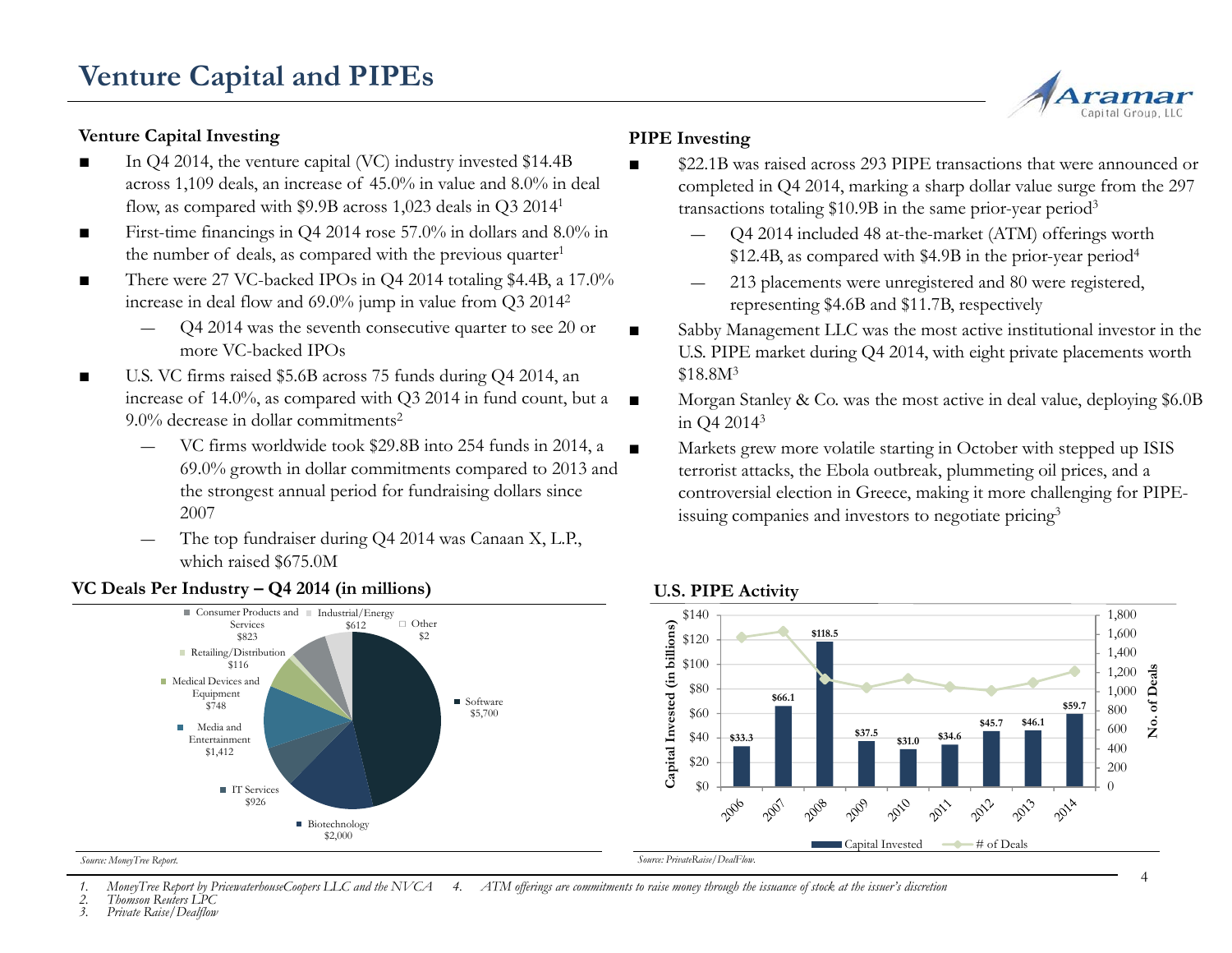# **Debt Capital**



- The Barclays U.S. Aggregate Bond Index posted a 1.8% return in Q4 2014, resulting in a full-year return of 6.0% in 2014<sup>1</sup>
	- ― The performance exceeded expectations due to slower than anticipated monetary tightening by the Fed
- ■■ The Barclays U.S. Corporate Bond Index generated a total return high as 7.3% in early December before pulling back to of 7.5% in 2014, buoyed by falling yields on intermediate- and long-term Treasuries and an investor preference towards the relatively higher coupons that corporate bonds offer<sup>1</sup>
	- ― Spreads widened to 131bp in December 2014, underperforming duration-matched Treasuries by 38bp2
- Driven by weakness in mortgage-backed securities (MBS), total debt issuances fell 9.0% from \$6,463.2B in 2013 to \$5,846.2B in 2014<sup>3</sup>
	- ― The 35.2% plunge in MBS issuances, from \$2.0T to \$1.3T, was due in part to low mortgage refinancing activity
	- Municipal bonds issuances were up 17.5% in Q4 2014, increasing to \$100.1B from \$76.8B in Q3 2014
	- Asset-backed securities issuances dropped 19.4% in Q4 2014, down to \$43.4B from \$53.9B in Q3 2014



### **Issuance in the U.S. Bond Market (in billions)**

- ■ High-yield bond prices fell 1.1% in Q4 2014, as market uneasiness, fueled by economic concerns about Europe, China, Japan, and Russia, drove heightened volatility in the riskier asset class<sup>2</sup>
	- The Barclays U.S. Corporate High Yield index reached as high as 7.3% in early December before pulling back to  $6.6\%$  by year-end<sup>4</sup>

### **Middle-market Loan Issuance**

- ■ Middle-market yields hit a peak of 7.0% in Q4 2014 before falling to the Q3 level of  $6.0\%$  by the end of the quarter<sup>4</sup>
- ■performing duration-matched Treasuries by  $38bp^2$   $\qquad \qquad$  Leverage multiples continue to advance and are reaching some of the highest levels since the most recent recession<sup>4,5</sup>
	- ― The average debt to EBITDA level increased in 2014 to 6.6x for broadly syndicated LBOs and 5.4x for institutional middle-market LBOs
	- ■■ In 2014, middle-market lending reached \$202.0B, slightly below the annual volume of \$203.5B recorded in 2013<sup>4</sup>
		- This total consisted of \$42.4B in traditional middle-market lending for transactions below \$100.0M and \$159.6B for larger middle-market deals from \$100.0M to \$500.0M



### **Debt Multiples of Middle-market LBO Loans<sup>6</sup>**

#### *Source: Thomson Reuters LPC*

*1. Charles Schwab Corporation*

*2. Guggenheim Partners*

*3. SIFMA*

*4. Thomson Reuters LPC*

5. These multiples mostly reflect prices paid for larger private companies and generally do not account for smaller private company<br>transactions that tend to change hands at much lower multiples and with lower debt ratios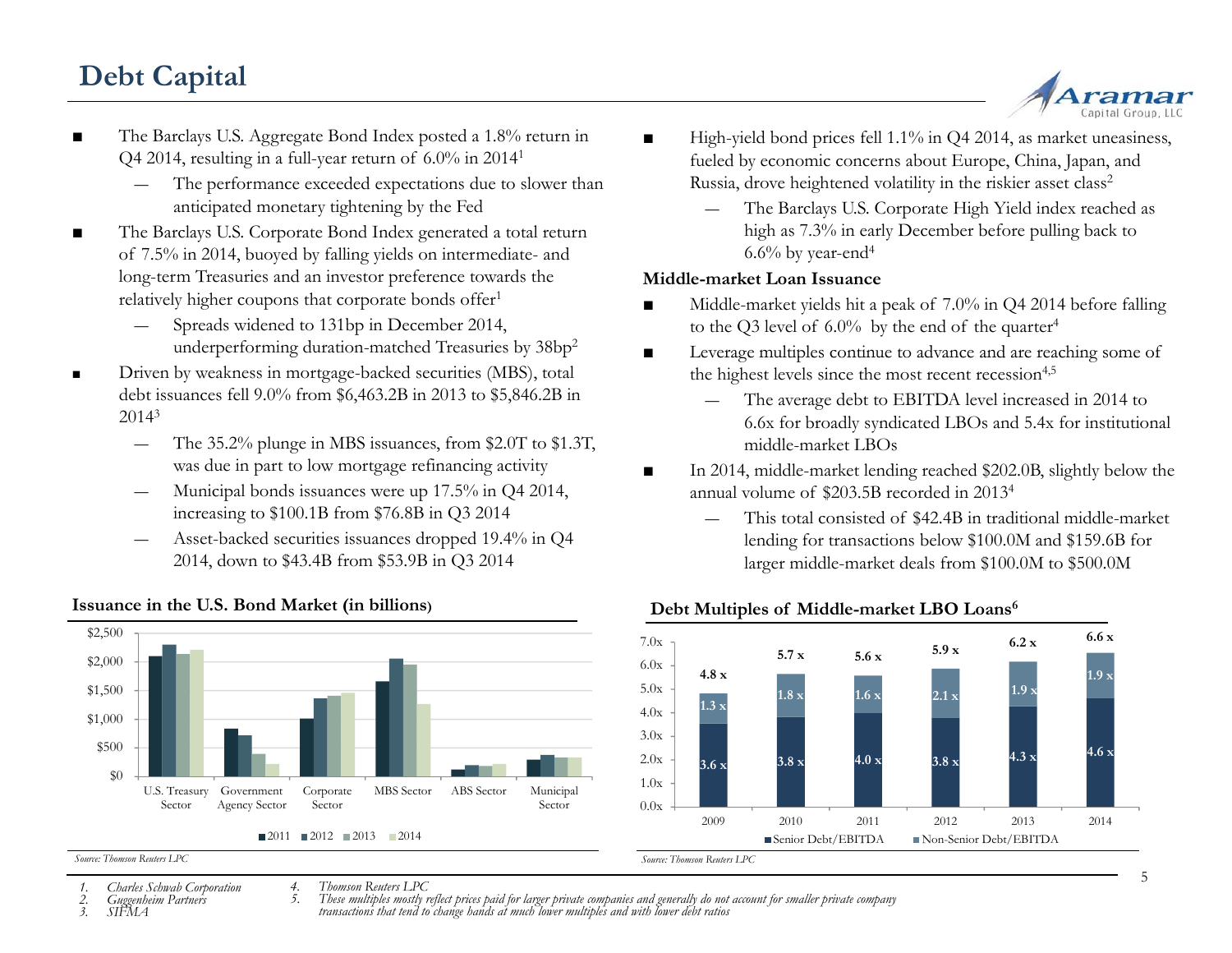### **2015 Starts With Record Profitability For Private Companies**



### **By Libby Bierman Analyst, Sageworks**

At a time when many of us are resolving to "lose weight" or "get organized," business owners of privately held companies can celebrate knowing they have already achieved higher profitability rates at the end of 2014 than at any point during the past three years.

At Sageworks, a financial information company, we aggregate financialstatement data from privately held companies across the U.S. to measure the performance of that economic sector and identify trends within industries.

According to our latest data, private companies in the U.S. are heading into 2015 with strong profitability and healthy sales growth. In an analysis of financial statements collected over the past 12 months, these privately held firms (not traded on a U.S. exchange) have increased sales at an average annual rate of 8.6 percent.

More impressively, the companies also have seen record-high net profit margins. Sageworks' data show private companies averaged a net profit margin of 6.6 percent during 2014, a significant increase from 4.7 percent in 2012.

This positive profitability trend may stem from a variety of blended factors, but a likely driving force is the sustained increases to revenue that these companies have experienced since the most recent recession.



As private companies have continued to grow sales since 2010, it has become easier to reach economies of scale and more quickly cover the fixed costs of running the business. For example, if a retail store pays \$4,000 per month in rent, it will continue to pay \$4,000 in rent whether sales for the month are \$100,000 or \$300,000. There is a limit, a time when they will have to expand space and potentially pay more for rent, but in the interim, the increase in sales more quickly falls to the bottom line for a profitability boost.

Other factors that may be at play in the increasing net profit margin include efficiency gains through technology and a sense of "doing more with less" that owners may have learned as a result of the recession.

Given the outsized role private companies play in the U.S. economy, we are surprised it's taken so long for GDP and the unemployment rate to reflect this performance. Slowly but surely, we are finally seeing the broader U.S. economic indicators catch up to private company growth.

*1. These figures are estimates as of January 2015. As Sageworks collects additional 2014 financial statement data, there may be slight changes in these statistics.*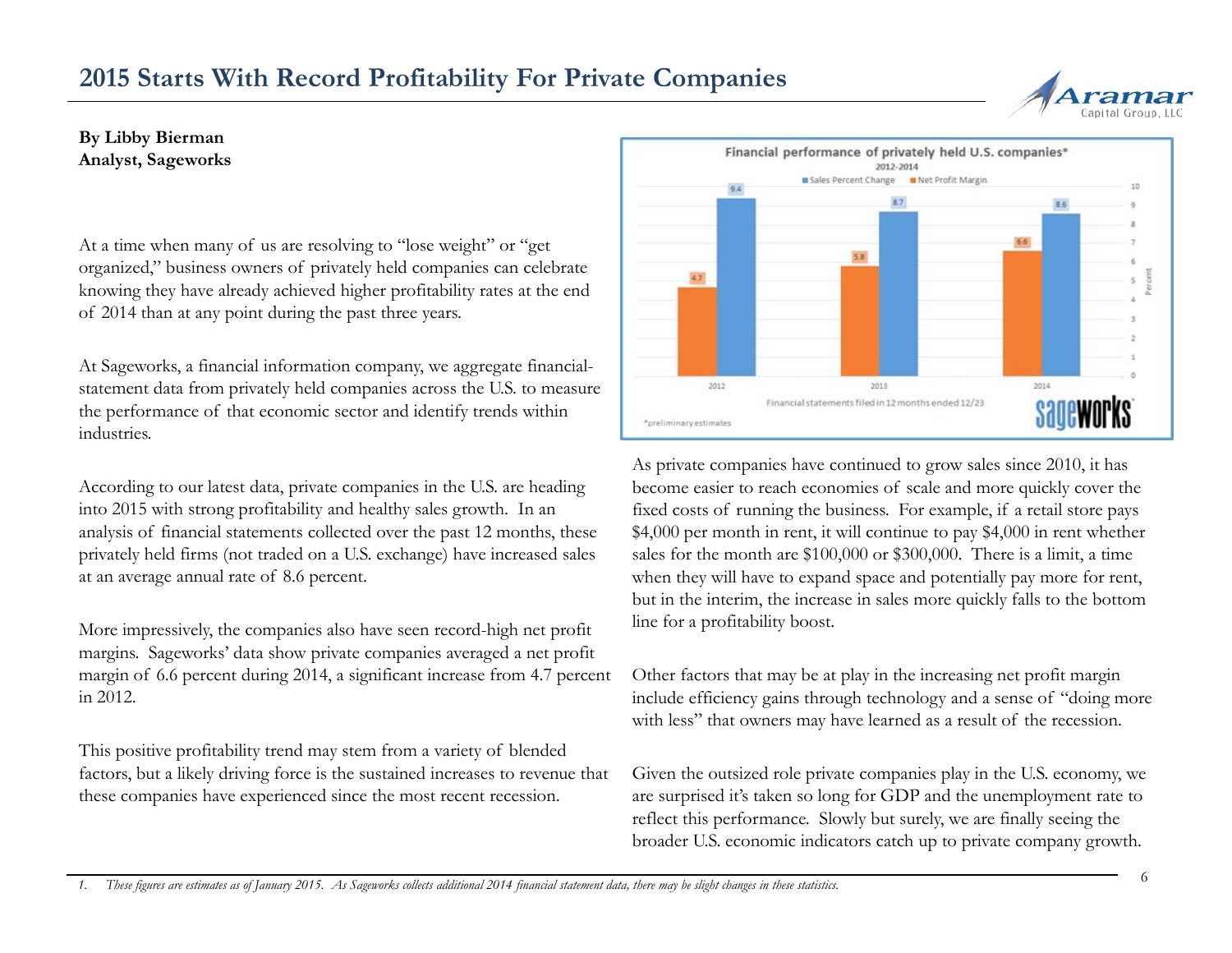

According to the Bureau of Economic Analysis, GDP for the third quarter 2014 was up 5 percent over the previous period, the strongest rate of growth seen in the past three years. For the fourth quarter of 2014, GDP increased at a slower, while still healthy, rate of 2.6 percent.

When segmenting the latest data by industry classification, we see that Construction outpaced the other sectors with the highest annual sales growth in 2014, nearly 13.5 percent. The other sectors, Manufacturing, Wholesale, and Retail, also maintained a healthy increase in revenue, between 6 and 8 percent, according to year-over-year rates.

Although we can't use these data to predict the future for private companies, the consistent performance suggests private-company business owners are on track to continue solid performance in 2015, barring drastic changes in demand.



Through its cooperative data model, Sageworks collects financial statements for private companies from accounting firms, banks, and credit unions, and aggregates the data at an approximate rate of 1,000 statements a day. Net profit margins have been adjusted to exclude taxes and include owner compensation in excess of their market-rate salaries. These adjustments are commonly made to private company financials in order to provide a more accurate picture of the companies' operational performance.

*Libby Bierman is an Analyst at Sageworks, a financial information company and Inc. 500 honoree. Ms. Bierman is responsible for analyzing trends in the financial data collected from private companies. She received her degree from the Mendoza College of Business at the University of Notre Dame, where she graduated summa cum laude.*

*Sageworks is a financial information company that provides risk management, financial analysis, and business valuation solutions to accounting firms and financial institutions. Visit www.sageworks.com to learn more.*